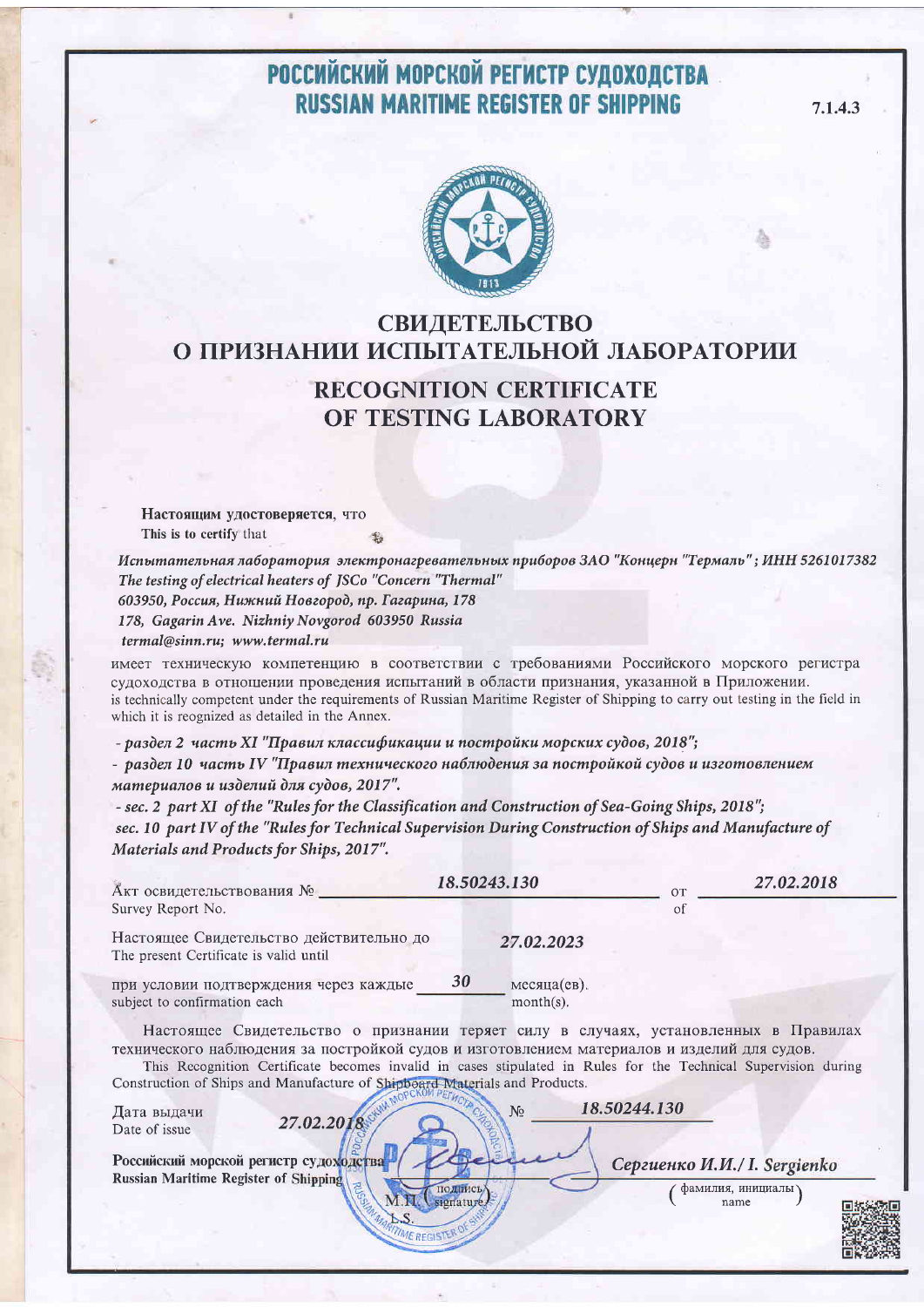# **ОТМЕТКИ О ПОДТВЕРЖДЕНИИ СВИДЕТЕЛЬСТВА**<br>ENTRIES ON CONFIRMATION OF CERTIFICATE

На основании результатов освидетельствования действие настоящего Свидетельства подтверждается Based on the results of the survey the validity of the present Certificate is confirmed

| 21.02.2023                           |                                                                                                                                                                                                           |
|--------------------------------------|-----------------------------------------------------------------------------------------------------------------------------------------------------------------------------------------------------------|
| Дата подтверждения                   |                                                                                                                                                                                                           |
| Инженер-инспектор<br>003<br>Surveyor | Kreinengeb<br>(ф.,и.,о., подпись)<br>name, signature)                                                                                                                                                     |
|                                      |                                                                                                                                                                                                           |
|                                      |                                                                                                                                                                                                           |
|                                      | На основании результатов освидетельствования действие настоящего Свидетельства подтверждается                                                                                                             |
|                                      |                                                                                                                                                                                                           |
|                                      |                                                                                                                                                                                                           |
|                                      |                                                                                                                                                                                                           |
| Инженер-инспектор                    |                                                                                                                                                                                                           |
|                                      | $\binom{\phi_{\cdot}, \mu_{\cdot}, o_{\cdot}, \eta_{\cdot}, \eta_{\cdot}}{\text{name, signature}}$                                                                                                        |
|                                      |                                                                                                                                                                                                           |
|                                      |                                                                                                                                                                                                           |
|                                      | На основании результатов освидетельствования действие настоящего Свидетельства подтверждается                                                                                                             |
|                                      |                                                                                                                                                                                                           |
|                                      |                                                                                                                                                                                                           |
|                                      |                                                                                                                                                                                                           |
|                                      |                                                                                                                                                                                                           |
| Инженер-инспектор                    |                                                                                                                                                                                                           |
| Surveyor                             | $\binom{\phi_{\cdot,\text{M.},\text{O.}}}{\text{name, signature}}$                                                                                                                                        |
|                                      | 08.2020<br>Based on the results of the survey the validity of the present Certificate is confirmed<br>Surveyor<br>Based on the results of the survey the validity of the present Certificate is confirmed |

ДО until Дата подтверждения Date of confirmation Инженер-инспектор **Surveyor**  $M.\Pi.$  $\left( \begin{smallmatrix} \phi_{\cdot,\text{H.},\text{O.}},\text{no}\text{mucb}\\ \text{name},\text{signature} \end{smallmatrix} \right)$ L.S.

 $\overline{2}$